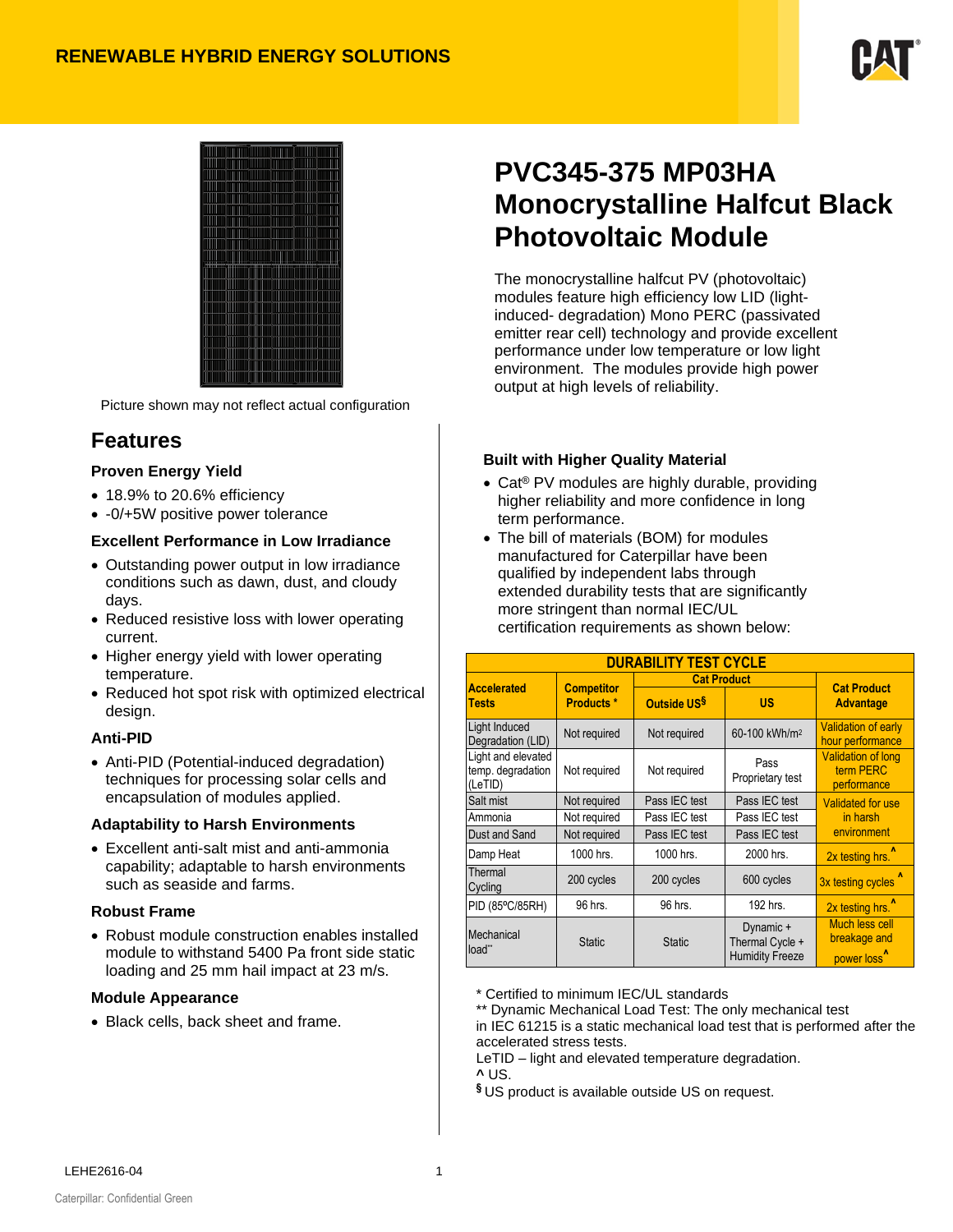

#### **Module Warranty**

- 10-year warranty for materials and processing
- 25-year warranty for linear power output. Produces more than 98% power in the first year, then declining by 0.55% per year, ending at 84.8% power after 25 years.



#### **Worldwide Product Support**

- Cat® dealers have over 1,800 dealer branch stores operating in over 200 countries.
- Your local Cat dealer provides extensive pre-sale and post-sale support, including design consultation, service contracts, and all maintenance agreement.

#### **Tests**

- IEC/EN 61215
- IEC 61730
- Class C according to UL790
- IEC 61701, Salt mist corrosion test (pending)
- IEC 62716, Ammonia corrosion test (pending
- IEC 62804, PID Test (pending)
- IEC 60068, Dust and Sand test (pending)
- ISO 9001:2008: ISO Quality Management System (pending)
- ISO 14001:2004: ISO Environment Management System (pending)
- TS62941: Guideline for module design qualification and type approval (pending)
- OHSAS 18001: 2007 Occupational Health and Safety (pending*)*

#### **Certifications**

• Available listing: CSA, *(pending TUV SUD, CE)*



| <b>MODULE RATING</b> T<br>Test uncertainty for $P_{MAX}$ : $\pm$ 3% |                     |                                                                                         |             |                   |             |                   |             |                   |             |                   |             |                   |             |                   |             |
|---------------------------------------------------------------------|---------------------|-----------------------------------------------------------------------------------------|-------------|-------------------|-------------|-------------------|-------------|-------------------|-------------|-------------------|-------------|-------------------|-------------|-------------------|-------------|
| Model <sup>‡</sup>                                                  | <b>PVC</b>          | <b>345 MP03HA</b>                                                                       |             | <b>350 MP03HA</b> |             | <b>355 MP03HA</b> |             | <b>360 MP03HA</b> |             | <b>365 MP03HA</b> |             | <b>370 MP03HA</b> |             | <b>375 MP03HA</b> |             |
| <b>Test Conditions</b>                                              |                     | <b>STC</b>                                                                              | <b>NOCT</b> | STC               | <b>NOCT</b> | <b>STC</b>        | <b>NOCT</b> | <b>STC</b>        | <b>NOCT</b> | <b>STC</b>        | <b>NOCT</b> | <b>STC</b>        | <b>NOCT</b> | <b>STC</b>        | <b>NOCT</b> |
| Nominal Power (-0/+5W)                                              | $P_{MPP}$ (W)       | 345                                                                                     | 257.6       | 350               | 261.4       | 355               | 265.1       | 360               | 268.8       | 365               | 272.6       | 370               | 276.3       | 375               | 280.0       |
| Voltage at P <sub>MAX</sub>                                         | $V_{MPP}$ (V)       | 34.2                                                                                    | 31.8        | 34.4              | 32.0        | 34.6              | 32.2        | 34.8              | 32.4        | 35.0              | 32.6        | 35.2              | 32.8        | 35.4              | 33.0        |
| Current at P <sub>MAY</sub>                                         | $I_{\text{MPP}}(A)$ | 10.09                                                                                   | 8.09        | 10.18             | 8.16        | 10.27             | 8.23        | 10.35             | 8.30        | 10.43             | 8.36        | 10.52             | 8.43        | 10.60             | 8.50        |
| Open Circuit Voltage (± 3%)                                         | $V_{OC}(V)$         | 40.2                                                                                    | 37.7        | 40.4              | 37.9        | 40.6              | 38.1        | 40.8              | 38.2        | 41.0              | 38.4        | 41.2              | 38.6        | 41.4              | 38.8        |
| Short Circuit Current $(\pm 3\%)$                                   | $I_{SC}$ (A)        | 11.06                                                                                   | 8.95        | 11.16             | 9.02        | 11.25             | 9.09        | 11.33             | 9.16        | 11.41             | 9.23        | 11.50             | 9.30        | 11.58             | 9.36        |
| <b>Module Efficiency</b>                                            | $\%$                | 18.9<br>19.2<br>20.3<br>19.8<br>20.0<br>20.6<br>19.5                                    |             |                   |             |                   |             |                   |             |                   |             |                   |             |                   |             |
| Maximum System Voltage                                              | $V_{SYS} (V)$       | DC 1000 V                                                                               |             |                   |             |                   |             |                   |             |                   |             |                   |             |                   |             |
| <b>Maximum Series Fuse</b>                                          | $I_{CF}$ (A)        | 20A                                                                                     |             |                   |             |                   |             |                   |             |                   |             |                   |             |                   |             |
| <b>Standard Test Conditions</b>                                     | <b>STC</b>          | Irradiance 1000W/m <sup>2</sup> , Spectra AM 1.5, cell temperature 25°C                 |             |                   |             |                   |             |                   |             |                   |             |                   |             |                   |             |
| Nominal Operating Cell Temp.                                        | <b>NOCT</b>         | Irradiance 800W/m <sup>2</sup> , 20°C air temperature, Spectra AM 1.5, 1m/s wind speed. |             |                   |             |                   |             |                   |             |                   |             |                   |             |                   |             |

| <b>ITEMPERATURE CHARACTERISTICS</b><br>(STC) |                                                      |                         |  |  |
|----------------------------------------------|------------------------------------------------------|-------------------------|--|--|
| Module Operating Temp. Range                 | $(^{\circ}C)$                                        | $-40$ to $+85$          |  |  |
| Temperature Coefficient of P <sub>MPP</sub>  | $\mathsf{T}_{\mathsf{K}}(\mathsf{P}_{\mathsf{MPP}})$ | -0.350%/°C              |  |  |
| Temperature Coefficient of V <sub>oc</sub>   | $T_{\mathsf{K}}({\mathsf{V}}_{\mathsf{OC}})$         | $-0.270\%$ $^{\circ}$ C |  |  |
| Temperature Coefficient of I <sub>sc</sub>   | $T_{K}(I_{SC})$                                      | +0.048%/°C              |  |  |

| STC)        |                         | <b>MECHANICAL LOADS</b>    |                           |
|-------------|-------------------------|----------------------------|---------------------------|
| (°C)        | $-40$ to $+85$          | Front Side Max Static Load | 5400 Pal                  |
| $(P_{MPP})$ | $-0.350\%$ $^{\circ}$ C | Rear Side Max Static Load  | 2400 Pal                  |
| $(V_{OC})$  | $-0.270\%$ /°C          | <b>Hailstone Test</b>      | 25 mm hailstone at 23 m/s |

**†** Listed ratings are dependent on project time frames and may not all be available. Contact your local Cat dealer to confirm module rating availability.

‡ Models and ratings are subject to change without notice and may vary by territory.